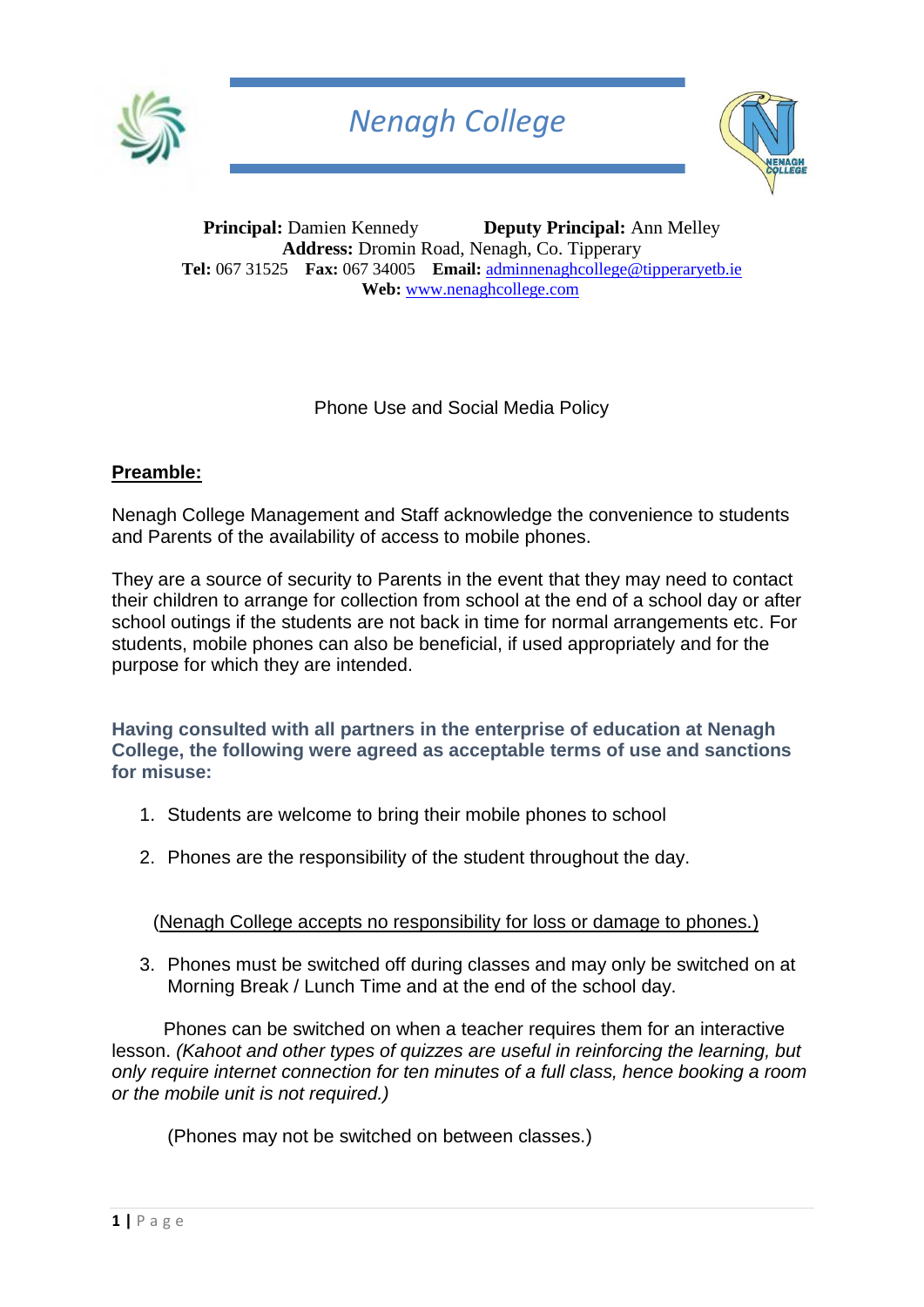



- 4. Students may not use their phones for listening to music while moving between classes. The use of headphones reduces their awareness of what is happening around them and is a Health & Safety risk.
- 5. Parents should, throughout the school day, avoid contacting their children using their mobile phones (other than at times outlined above). If you need to contact your son / daughter in an emergency, you should phone the school office and have the important message relayed to them.

(Appendix 1, attached, outlines the procedure in place for contacting your son / daughter during the day)

In the event of students having their phones on or in use during times other than those permissible (outlined above), the following will apply.

- The phone will be confiscated by the class teacher. The phone can be retrieved by the student at the end of that lesson. The teacher will place a note on the student's VSWare re: confiscation of phone.
- A second such incident noted on VSWare will result in phone being held in Principal's / Deputy Principal's office and will only be returned to the student's parent(s) / guardian(s)
- Failure on behalf of the student to surrender their phone, when requested to do so, will result in the student being removed from class and their Parents will be requested, by the Principal / Deputy Principal, to come to the school to assist in the removal of the phone from the student's possession.
- If the student continues to refuse to hand over the phone their parents will be requested to take them home until a resolution can be reached.

The inappropriate use of mobile phone can be extremely damaging to the dignity and wellbeing of other people.

(Appendix 2, attached, is a copy of the school "Dignity in the Workplace Charter")

If a student is suspected of inappropriate use of a phone the following will apply:

- 1. The student will be requested to reveal the inappropriate content / material on the phone.
- 2. Failure on behalf of the student to adhere to this request will result in the phone being confiscated and Parent(s) and Guardians will be asked to come to the school.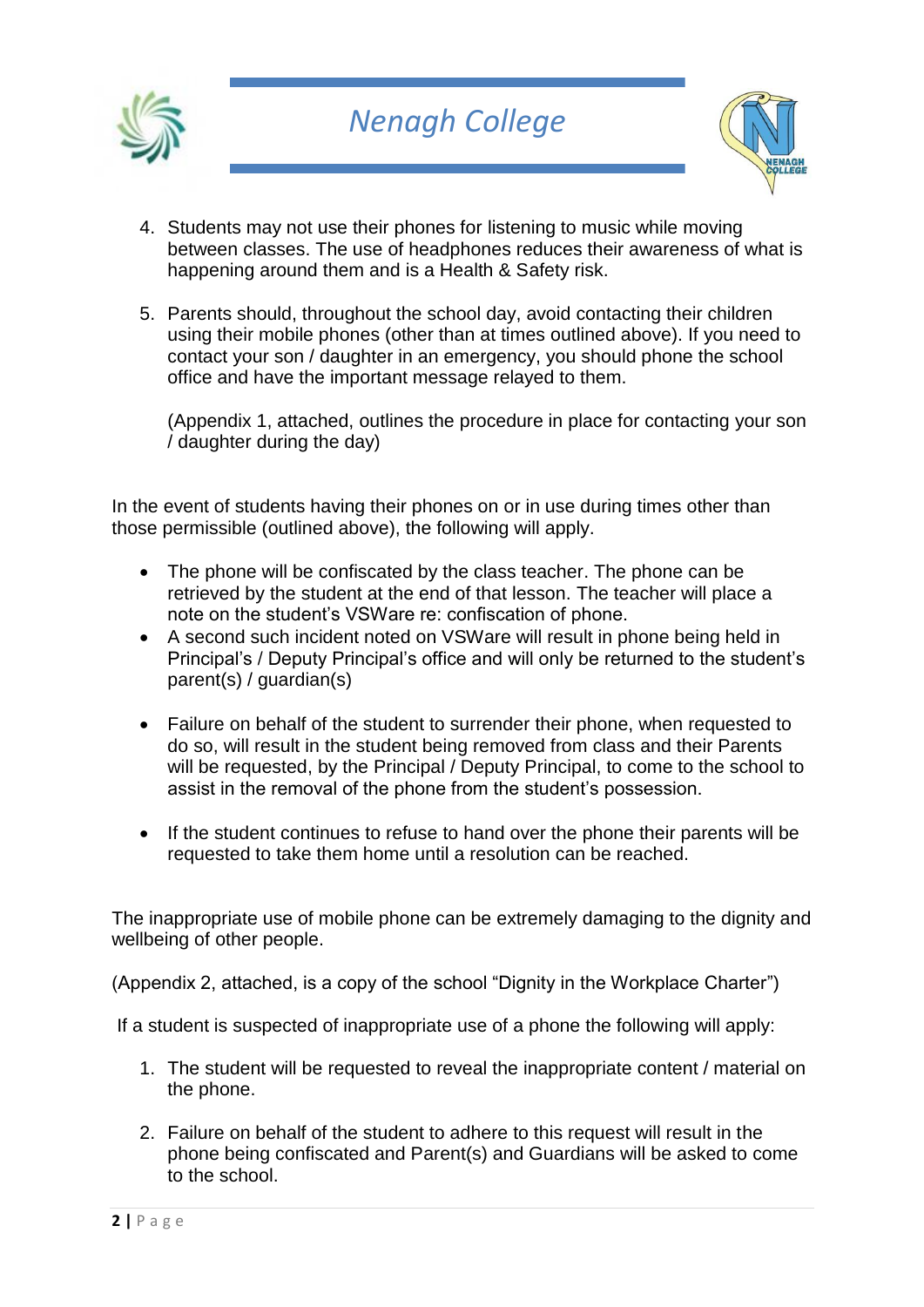



3. The phone will remain in the possession of the Year Head / Deputy Principal / Principal until a meeting can be convened.

4.Parents will be notified that their son / daughter's phone has been confiscated.

The following are considered as inappropriate use of phones in school:

- Sending uninvited and unwelcome messages to other students.
- Use of a phone to threaten or harass another person.
- Any recording, audio or video, without the subject's permission.
- Reference to another person without their permission.
- •
- •
- •
- •
- •
- This List is not exhaustive

All students enrolling in Nenagh College after September 2019 (Except those enrolling in years other than 1st year) will place their phones in the care of the school during registration each morning. The phones will be stored in a secure location, in locked boxes throughout the day. The phones can only be retrieved by the students at the end of each day. Students found with a second phone will have this device confiscated and returned at the end of term only.

Exceptions are only considered for students who are "signing out" under the supervision of their parents or a nominated adult as per school's "signing out" protocol. (See below)

Appendix 1.

## **Procedure for signing out of the school during the day.**

The management of Nenagh College are acutely aware that there may be occasions when students need to leave school during the school day. In order that we can honour our obligations to the students, under Health & Safety and ensure that the reasons for the student leaving the school are legitimate, the following procedure is in place.

1. If you know in advance that your son / daughter will need to leave the school during the day you should put a note in their student journal outlining the reason(s). The student must show the note to their year head who will sign it.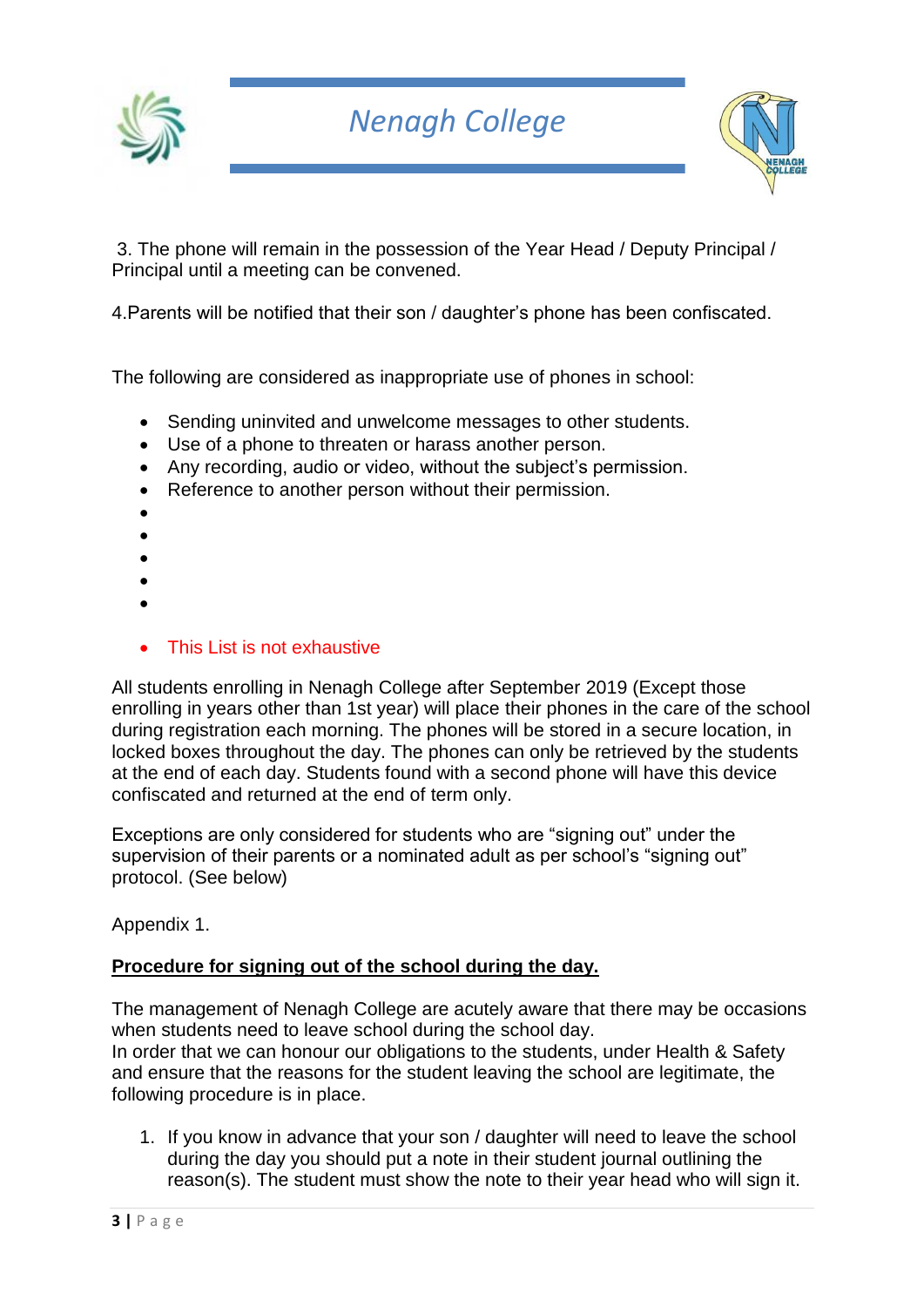



The

student shows the note to their class teacher when they are leaving. The student must sign the "signing out book" when leaving the school.

2. In the case of unforeseen circumstances, parents should contact the school directly @ 067 31525 to inform us that your son / daughter has permission to leave. The student must sign the "signing out book" when leaving the school and have a note for their year head on the next day of school.

Parents must avoid contacting the students directly on their mobile phones and giving them permission to leave school as this places the school in a very vulnerable position of being unaware of the reasons why your son / daughter has left school.

3.Students in years 1,2 and 3 must be collected by their parent(s) or a nominated person, identified in the student journal note. Students in years 1,2 and 3 will not be permitted to leave the school until they are accompanied by parent(s) or nominated person(s).

In the absence of I, 2 and 3 above we can only assume truancy on behalf of the student.

#### **Review Ratification:**

This policy was reviewed throughout the school year 2018 / 2019 in consultation with Parent Council, Student Council, Board of Management and Staff and ratified by the school's patron (Tipperary ETB) on June 3rd 2019

### **APPENDIX 2:**

### **DIGNITY IN THE WORKPLACE**

We at Nenagh College:

Commit ourselves to working together to maintain a workplace environment that encourages and supports the right of dignity at work. All who work here are expected to respect the right of each individual to dignity in their working life. All will be treated equally and respected for their individuality and diversity. Bullying in any form is not accepted by us and will not be tolerated. Our policies and procedures will underpin the principles and objectives of this charter

All individuals, whether directly employed or contracted by us, have a duty and a responsibility to uphold this dignity at work charter.

Supervisors, Managers and Trade Union Representatives, where applicable, in the workplace have a specific responsibility to promote its provisions.